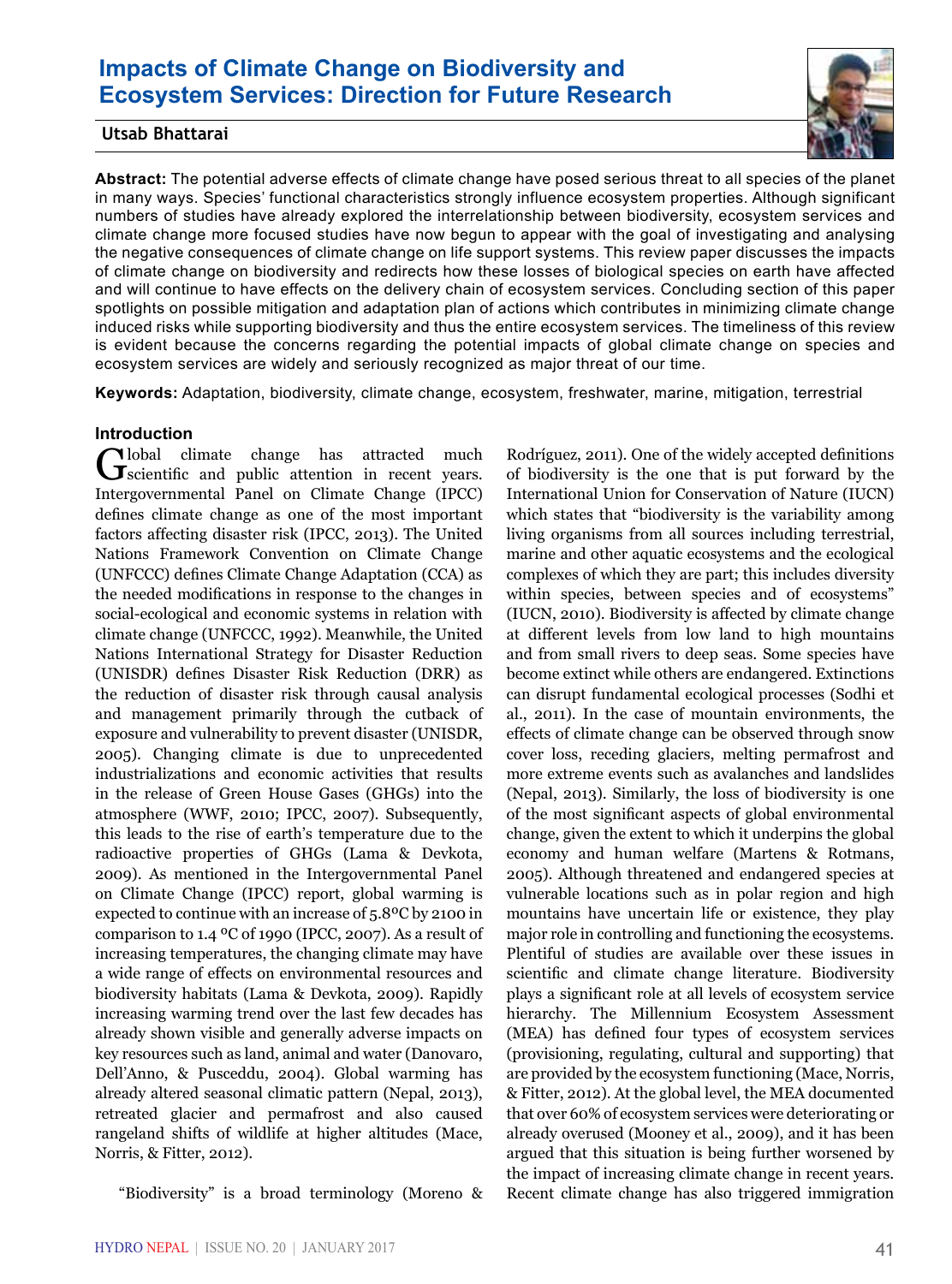and extinction processes of biodiversity across the globe. Current climate projections indicate that more ecological change will occur in the coming decades (IPCC, 2013). Species behaviors are altering and disrupting at an excessive rate which we have already seen in the past and this process is continuing at present and may remain in the future. Human driven habitat reduction and fragmentation have been occurring for millennia, leading to reduced local biodiversity and extinctions in many areas (Dawson et al., 2011). The impact of humans on biotic systems on the earth has dramatically accelerated in recent decades. Loss of animal and plant species has a direct impact on the functioning of ecosystems, and hence to their ecosystem service delivery capacity (Mooney et al., 2009). Therefore, the relationship between the biodiversity and ecosystem services is closely associated.

The first half of this paper discusses the bio hysical impacts of climate change on biodiversity and the earth's ecosystems in an integrated way. The second half of the paper provides an account of adaptation approaches in support of biological species at present and future. Towards the end, closing paragraphs suggest for future research need regarding the inter-linkages between climate change, biodiversity and ecosystem services. Explanatory examples are employed and references are cited to support arguments and discussions throughout this paper.

### **Biodiversity and Ecosystem Services**

There has been substantial debate over both the form of the relationship between species richness and ecosystem processes and the mechanisms underlying these relationships (Chapin et al., 2000). Biodiversity provides numerous ecosystem services that are crucial to human well-being (Diaz, 2006). Ecosystem services are the benefits provided by ecosystems to humans that contribute to sustaining life and its quality. The effect of biodiversity on ecosystem services can be direct. For example, humans derive most of their essential foods and fibers from animals and plants, but this should be harvested on the farms not within the natural ecosystems. Ecosystems can also play a central role within the tourism industry, which can be understood as one of the cultural services that the ecosystem provides. In addition, biodiversity can affect the provision of ecosystem services indirectly, through its influence on ecosystem processes that are essential to Earth's life support systems (Dawson et al., 2011). By affecting the magnitude, pace, and temporal continuity, biodiversity influences the provision of regulating ecosystem services. For example, due to the facilitation of ecosystems the pollination and seed dispersal of useful plants, control of agricultural pests and diseases, parameter of climatic conditions appropriate to humans, and the regulation of human health by which energy and materials are circulated are possible (Chapin et al., 2000). Also, by affecting nutrient and water cycling, soil formation and fertility, biodiversity indirectly supports the production of food, fiber, potable water, shelter, and medicines

(Diaz et al., 2005). To understand the complexity of these interactions is very important even in the context of modest ecosystem services; however, it is not possible to make prediction over how these processes and interactions transform under changing climatic situations (Mace, Norris, & Fitter, 2012).

Not only all types of ecosystem services are critically affected due to biodiversity loss as the result of climatic changes but continued disruptions over ecosystem succession are also foreseen to be severe in the future.

### **Impact of Climate Change on Systems Level**

Based on the reviews of relevant articles on climate change, biodiversity and ecosystem services, this section discusses the impacts of climate change on biotic species on terrestrial, marine and freshwater systems and correspond their adaptive responses. Climate variability and change have significant effects on the marine, terrestrial, and freshwater systems. As climate continues to change, there seems a consequence for biodiversity shifts. These resulting effects bring changes on the range and distribution pattern of many species such as, their availability, accessibility, and quality of resources upon which human populations depend (Xu et al., 2009). This will have implications for the protection and management of wildlife, fish, and fisheries resources; protected areas; and forests. The migration of species due to disruption and competition from predatory species is already occurring and is predicted to continue to affect marine, terrestrial, and freshwater communities (Wernberg et al., 2011). The populations of iconic wildlife species, such as the polar bear (ursus maritimus), ringed seals (pusa hispida), great white shark (carcharodon carcharias) and blue whale (balaenoptera musculus) will continue to diminish and then disappear as a result of lack in resources they depend on and the critical changes being observed in sea-ice habitat interactions (Harley et al., 2006). The impacts of human-induced climate change are already being seen from Polar Regions to the urban environment, and communities around the world (Wernberg et al., 2011).

A warming climate threatens mountain snowpack, fresh water supplies and hydropower that serve millions of people. Changes in climate and precipitation patterns will impact agriculture and food security. Populations that are already vulnerable in terms of sea level rise and food security are poised for the greatest hardships. Human infrastructure is threatened by a changing climate, such as encroachment of coastlines, stress to the energy grid, and shifting structures as a result of melting permafrost (Parry, 2007).

## **Impact of Climate Change on Terrestrial Systems**

Earth's terrestrial systems have been extensively altered by human activity and climate change. According to a report by the Millennium Ecosystem Assessment, nearly 75% of the Mediterranean and temperate forests have been adapted by human activity whereas five out of thirteen biomes analysed showed 50% conversion on an average among all (Mooney et al., 2009). Climate change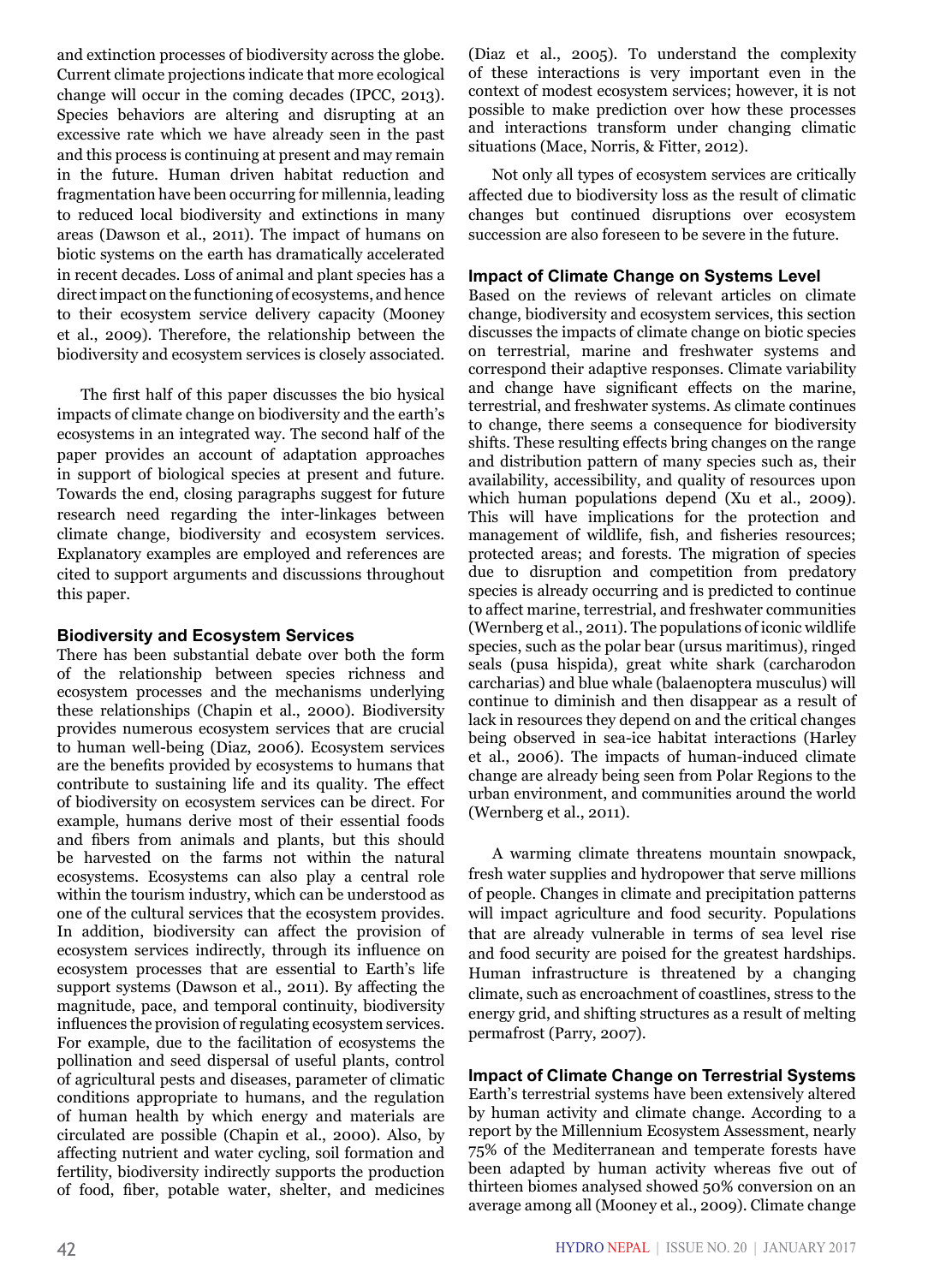may increase drought and the vulnerability of forests to fire. Tropical forest die back could give rise to a positive feedback in the carbon cycle through forest-climate interactions, but currently the magnitude remains uncertain. It is predicted that in the future there will be more conversion in tropical and semi tropical forests and grasslands which carries an abundant number of biodiversity that are significant for water regulation, carbon sequestration, food and timber, and many other ecosystem services (Harley et al., 2006). Tundra and boreal forests which are not suitable for agriculture and therefore not utilized by humans have now been affected by climate change. During the period of 30 years spring leaf unfolding and fruit ripening patterns changed from by 2.5 and 2.4 days per decade respectively (Mooney et al., 2009). The population of land mammals and bird species are also decreasing due to changing climate and environment. About 150 species of birds have been lost in the last 500 years, and at present one in eight species are threatened with global extinction (Mooney et al., 2009). Migration patterns of songbirds are also found to be changing over time. In a study conducted by Buskirk, Mulvihill, & Leberman (2009), over an examination period of 46 years, 78 species of birds were studied where the spring migration was found to be earlier yet the autumn migration seemed unaffected.

Several species of plants, birds and animals have responded to climate change in different manners, some do cope better with changes than others due to their ecology and evolutionary characteristics (Dawson et al., 2011). Lowland species are found to be increasing their elevation distribution whereas high elevation species are adopting restructuring community relationships (Woodward, Perkins, & Brown, 2010). Terrestrial species with good dispersal abilities and wide thermal tolerances are able to shift their distributions but we have seen that the iconic species are being vulnerable because of habitat fragmentation and adverse climatic situation (Mooney et al., 2009). Similarly, global climate change has profound implications for marine ecosystems as well (Harley et al., 2006).

#### **Impact of Climate Change on Marine Systems**

Marine ecosystems are of huge importance to the biology of the planet because they are among the largest of earth's aquatic ecosystems and play significant role for the overall health of both marine and terrestrial environments (Townsend et al., 2003). Also, marine ecosystems usually have a large biodiversity and are therefore thought to have a good resistance against invasive species. The changing climate however is having a major adverse impact on marine ecosystems (Brierley & Kingsford, 2009). Given their global importance, coastal marine environments are a major focus of concern regarding the potential impacts of anthropogenic climate change (Wernberg et al., 2011). Current studies have widely discussed that rapidly escalated greenhouse gases concentration at present are driving ocean systems toward the conditions not seen for millions of years in the past, with an associated risk of fundamental and irreversible ecological transformation (Hoegh-Guldberg & Bruno, 2010).

Although there is considerable uncertainty about the spatial and temporal details, climate change is clear and fundamentally altering ocean ecosystems (Harley et al., 2006). Marine ecosystems have been severely affected due to global warming; it has caused habitat destruction and introduced invasive plant and animal species, warming, acidification, toxins and massive runoff nutrients in water (Mooney et al., 2009). Several studies cited in this paper have shown that the population of marine species is sharply declining just in last twenty years. A study conducted by Jackson (2008) in coastal estuaries revealed that 80% of the largest vertebrates such as shark and blue whale, 90% of oysters, 65% of sea grass and 67% of wetlands were lost due to the change in climatic variations and weather patterns. Similarly, another study conducted by Polovina and colleagues (2008) showed that the oligotrophic waters of the ocean expanded by 6.6 million km² in the last 20 years, due to global warming.

The term 'benthic' refers to anything associated with or occurring on the bottom of a body of water (Bertness, 1999). The animals and plants that live on or in the bottom are known as the benthos. Benthic systems are important service providers and players to the photic zone and climate regulation (Danovaro et al., 2008). The photic zone is the surface layer of a body of water. It has enough light for organisms to photosynthesize. In the ocean, around 90% of the life can be found in this zone. However, due to the negative effects of climate change on marine systems, the principal ocean derived ecosystem services used by humans such as tourism, fisheries, nursery habitats are all compromised (Mooney et al., 2009). The most influential impact of climate change on the world's oceans are on habitatforming species such as corals, sea grass, mangroves, salt marsh grasses, and oysters where these organisms form the habitat for thousands of other species in marine ecosystems (Harley et al., 2006). For example, Mega bats (Pteropodidae), which roost in mangroves during the day and fly out at night to forage in surrounding forests. Similarly, mangroves also provide night- time roosts for Pied Imperial Pigeons (Ducula spilorrhoa) that fly to coastal rainforests during the day to feed (Epstein et al., 2009). Coral reef ecosystems are declining because of anomalously warm sea temperatures, which are driving an increased frequency of coral bleaching and mortality. Mass coral bleaching and mortality are results of increasing temperatures that have reduced the richness and density of coral reef fishes and other organisms. These impacts are combined with local impacts such as habitat destruction and food scarcity, in addition to the slowing of reef accretion due to the impact of ocean acidification. Complex coral-dominated reef ecosystems are likely to be declined by 2050 (Baker et al., 2008).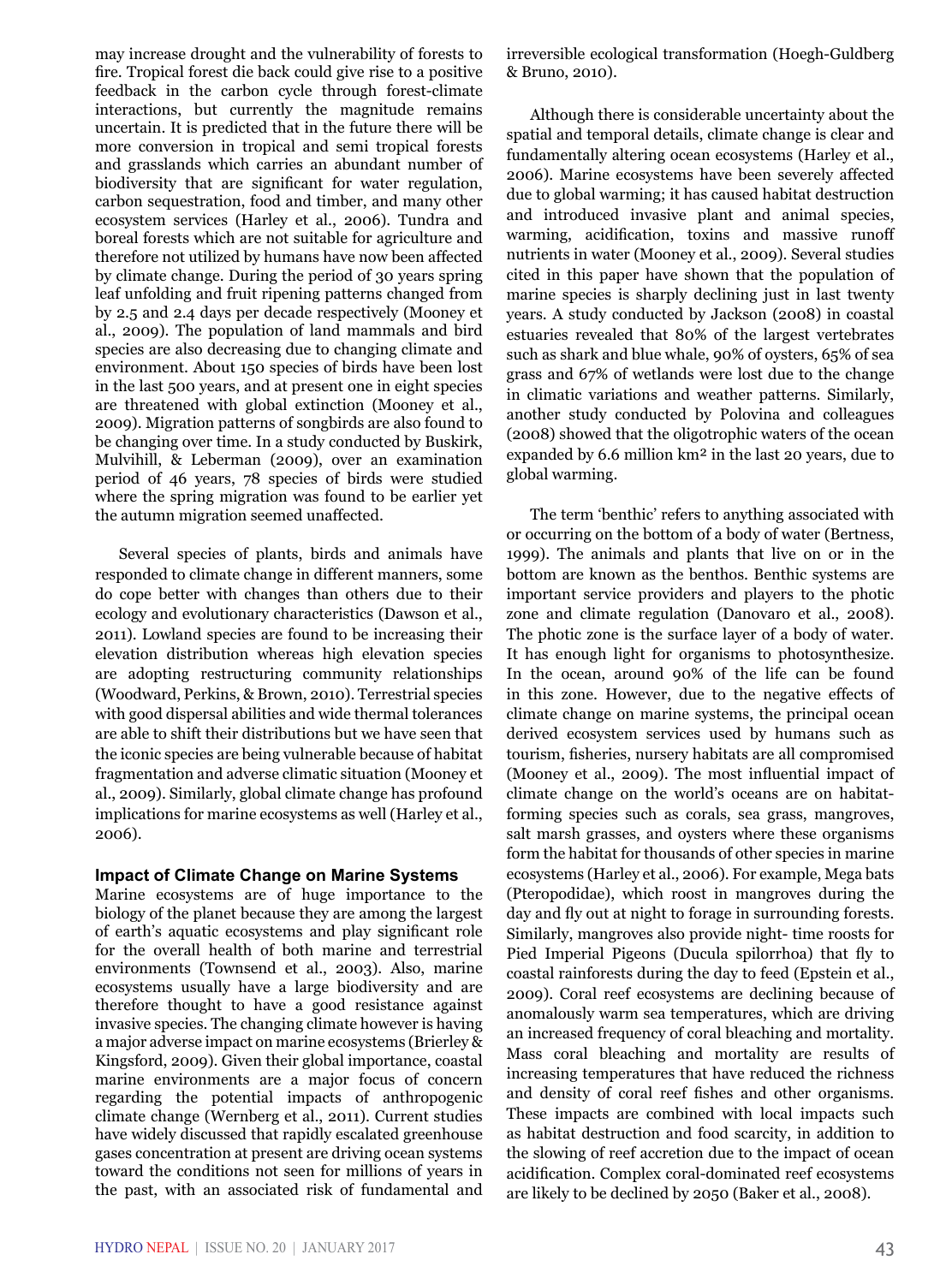Mangroves, sea grass, and salt marsh communities also face escalating threats from both local and global stresses. Although worldwide mangrove deforestation is occurring at (1 to 2% per year), the risk to mangroves from rising sea levels are increasing. It is expected that there will have been a reduction of between 10 to 20% of mangrove forests by 2100 (Danovaro et al., 2008). Impacts on mangrove habitats vary with location and in many areas they can adapt to rising sea levels by landward migration. However, these shifts threaten other coastal habitats such as salt marshes, which play important biochemical and ecological roles (Satyanarayana et al., 2013). Coral reefs and kelp forests play a significant role in structuring the biodiversity of polar oceans, but due to the effects of global warming, the functional role of marine ecosystems to keep water animals in natural setting is diminishing over time and has been weakened severely. Also, there is a great implication of marine ecosystem services to human beings. Mooney et al. (2009) mark that over 100 million people in six South East Asian countries, known as "Coral Triangle" would face problem of food uncertainty due to sea level rise, loss of coral reefs and calcification.

### **Impacts of Climate Change on Freshwater Systems**

Freshwater ecosystems may well be the most endangered ecosystems in the world. They are biologically rich and play major roles in providing ecosystem services to a greater magnitude (Mooney et al., 2009). Freshwaters are principally vulnerable to climate change because many species within these fragmented habitats have limited abilities to disperse as the environment changes, water temperature and availability are climatedependent, and many systems are already exposed to various anthropogenic stressors such as contaminants and pollutants and noises (Woodward, Perkins, & Brown, 2010). Freshwaters systems are relatively isolated and physically fragmented within a largely terrestrial landscape. They are also heavily exploited by humans for the provision of goods and services. Studies researching organisms within the freshwater realm suggest that freshwater biodiversity is highly susceptible to climate change. Extinction rates and extirpations of freshwater species either match or exceed those suggested for betterknown terrestrial taxa (Heino, Virakkala, & Toivonen., 2009). The degree of alteration of river and lake systems by human is clear. Humans have been exploiting freshwater systems for drinking water, transportation, irrigation, and power generation.

However, proper attention has not been given to other ecosystem services that this system provides, such as temperature regulation, water purification, erosion and flood control and cultural services (Mooney et al., 2009). Several studies are carried out to see and examine the impact of climate change on freshwater systems and ecosystem services. Palmer et al. (2009) mention that half of the world's wetlands have been altered (Nilsson et al., 2005). Over 45,000 dams have been created globally including half of the largest river systems of the world. This has resulted in the modification and loss of flow regime, fish biota and several other freshwater species in the rivers. Construction of dams has disrupted the ecological diversity and function of river systems. It has also altered the level of sediment flux and thermal regimes, among other important physical factors driving ecosystems functioning also suggest that modification of flow regimes has resulted in biotic homogenization of the fish biota of the world (Poff et al., 2007). This has been stimulated by the introduction of fish species favored by the thermal and flow conditions induced by dams.

Many of the development schemes throughout river water courses have led to the drastic losses and damages in the population of freshwater species and riparian zones (Moore & Palmer, 2005). The causes of threats to global freshwater biodiversity can be viewed in terms of over exploitation (primarily affecting vertebrates, e.g. fish, reptiles and some amphibians), water pollution, flow modification, destruction or degradation of habitat, and invasion by exotic species and these causes in the declination of freshwater biodiversity from microbes to mega fauna (Dudgeon et al., 2006). Environmental changes occurring on a global scale, such as nitrogen deposition, warming, shifts in precipitation and runoff patterns are all major threats to freshwater systems (Woodward, Perkin, & Brown, 2010).

## **Climate Change Mitigation and Adaptation**

There are two main strategies for tackling the issue of climate change on biodiversity: 1) mitigation of greenhouse gases, and 2) adaptation to impacts. More importantly, climate change adaptation is an emerging field of research that focuses on preparing for, coping with, and responding to the impacts of current and future climate change (Stein et al., 2013). Human-induced alteration of the global environment has triggered and caused widespread changes in the global distribution of organisms. These changes in biodiversity alter ecosystem processes and change the resilience of ecosystems to environmental change. This has profound consequences for services that humans derive from ecosystems (Chapin et al., 1998). Mitigation is the anthropogenic intervention to shrink the sources or enhance the sinks of greenhouse gases (IPCC, 2001). Similarly, climate adaptation has been defined as "initiatives and measures to reduce the vulnerability of natural and human systems against actual or expected climate change effects" and "adjustment in natural or human systems in response to actual or expected climatic stimuli or their effects, which moderates harm or exploits beneficial opportunities" (IPCC, 2007, p. 6).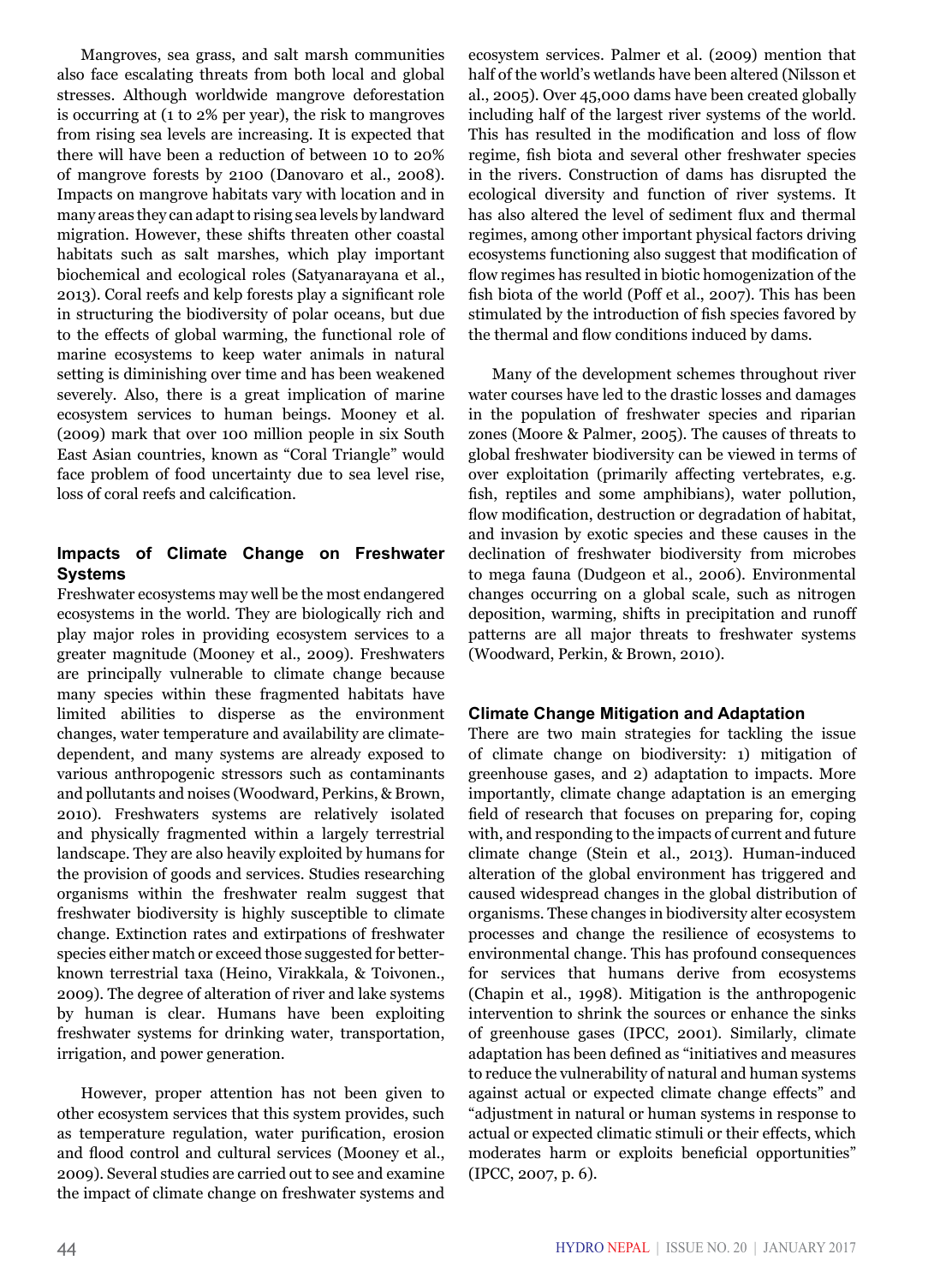#### *Mitigation*

Mitigation activities influence biodiversity (Omann, Stocker, & Jäger 2009). Some of these activities include reducing green house gas emissions through the reduction of fossil fuel use, land based emissions via conservation of existing large pools in ecosystems and increase in the rate of carbon uptake by ecosystems (Kim, 2004). Depending on the design and implementation of strategies such as land use and forestry activities such as afforestation, reforestation and land management practices, as well as the use of renewable energy sources (biomass, wind power, solar power etc.) instead of fossil fuels their temporal and spatial scale, they can have positive, neutral or negative impacts (Omann, Stocker, & Jäger, 2009).

Some of these strategies may lead to loss of biodiversity by substituting rapidly growing tree plantations for diversified forests in order to increase carbon uptake, for example, or by growing bio fuel crops (UNEP, 2007). Another prominent mitigation activity for the reduction of fossil fuel use or enhancing sequestration by sinks is taxes on emissions, carbon and/ or energy subsidies favouring renewable energy sources (Omann, Stocker, & Jäger, 2009). Also by putting (non- ) tradable permits, implementing laws and regulations to restrict the use of fossil fuel mitigation strategies can be made more effective (IPCC, 2001). Other activities include lawful provisions of voluntary agreements, technology and performance standards, support of energy efficiency improvement and road pricing (IPCC, 2007). Mitigation policy measures help in stabilizing or reducing atmospheric concentration of greenhouse gases (GHGs) to levels that do not dangerously interfere with the climate system (Kimmel, 2009). Depending on the intended outcome, mitigation approaches can seek to either maintain the persistence of current conditions or facilitate transitions to alternative states (Stein, et al., 2013). Above mentioned are some of the considerable mitigation measures to climate change that support for biodiversity conservation.

#### *Adaptation*

In biodiversity and climate change related literature (Bonebrake & Mastrandrea, 2010; Heino, Virkkala, & Toivonen, 2009; Mawdsley, O'Malley & Ojima, 2009; Dawson et al., 2011) discussions over the implication of adaptation measures are widely talked compared to the effectiveness of mitigation measures. Adaptation refers to adjusting or accommodating to climate changeinduced impacts, which includes minimizing negative consequences and enhancing opportunities (Njoroge, 2014). Adaptation responses are essentially planned or unplanned policy responses designed to increase the resiliency of our natural, socioeconomic, and built environments (Kimmel, 2009). Planned adaptation to climate change denotes actions undertaken to reduce the

risks and capitalize on the opportunities associated with global climate change (Füssel, 2007). Parallel to Njoroge (2014) view that adaptation is becoming an increasingly important public policy response, several national and international authorities, corporations, scientific research institutes, non-governmental organizations and conservation unions are also making significant efforts to identify the possible threats and opportunities of climate change and have recommended for considerable adaptation and mitigation policy measures (Fisher & Slaney, 2013). Hence, an immediate action is required to identify the risks of climate change and imply the adaptive options to cope with such changes in order to ensure the persistence of many species and associated ecosystem services (Heller & Zavaleta, 2009). Scientists have been writing about adaptation with increasing frequency over the last two decades. However, Heller & Zavaleta (2009) suggest that development in this area have progressed albeit at a slow pace. Adaptation is indispensable at present because biodiversity and earth's ecosystems are being more vulnerable due to climatic changes. However, the adaptation activities have to be carefully planned and considered as they require a multidimensional approach (Jones & Phillips, 2009). A broad distinction can be drawn between actions that often involve creating policies or regulations to build adaptive capacity and actions that implement operational adaptation decisions (Barnett & Adger, 2007). Similarly, natural resource managers and policy makers are increasingly incorporating climate considerations into their planning and management, taking advantage of an emerging body of adaptation principles, strategies, and planning processes (Stein et al., 2013). Based on the estimated rate, magnitude, and character of future climatic change, it is predicted that even the most aggressive adaptation actions might not be able to prevent losses of biodiversity or serious degradation of ecosystems and their services as negative effects of climate change exceeds the attempts made for adaptation activities.

Few studies have reported the beneficial effects of global changes on biodiversity. However, there are several factors associated with climate change that potentially could see climatic changes having such positive effects: 1) more clement temperatures, 2) increased CO2, are likely to be beneficial to many plants, resulting in an acceleration of biomass production, 3) milder winters, which might increase survival of many currently threatened species in temperate regions, 4) increased precipitation which may also benefit some plant communities and species that depend on them (Bellard et al., 2012).

Evidently, adaptation can be perceived in two main ways: autonomous and planned. Species may be able to adapt autonomously to climate change by dispersing to suitable habitats, changing their phenotype without a change in genotype via phenotypic plasticity, adapting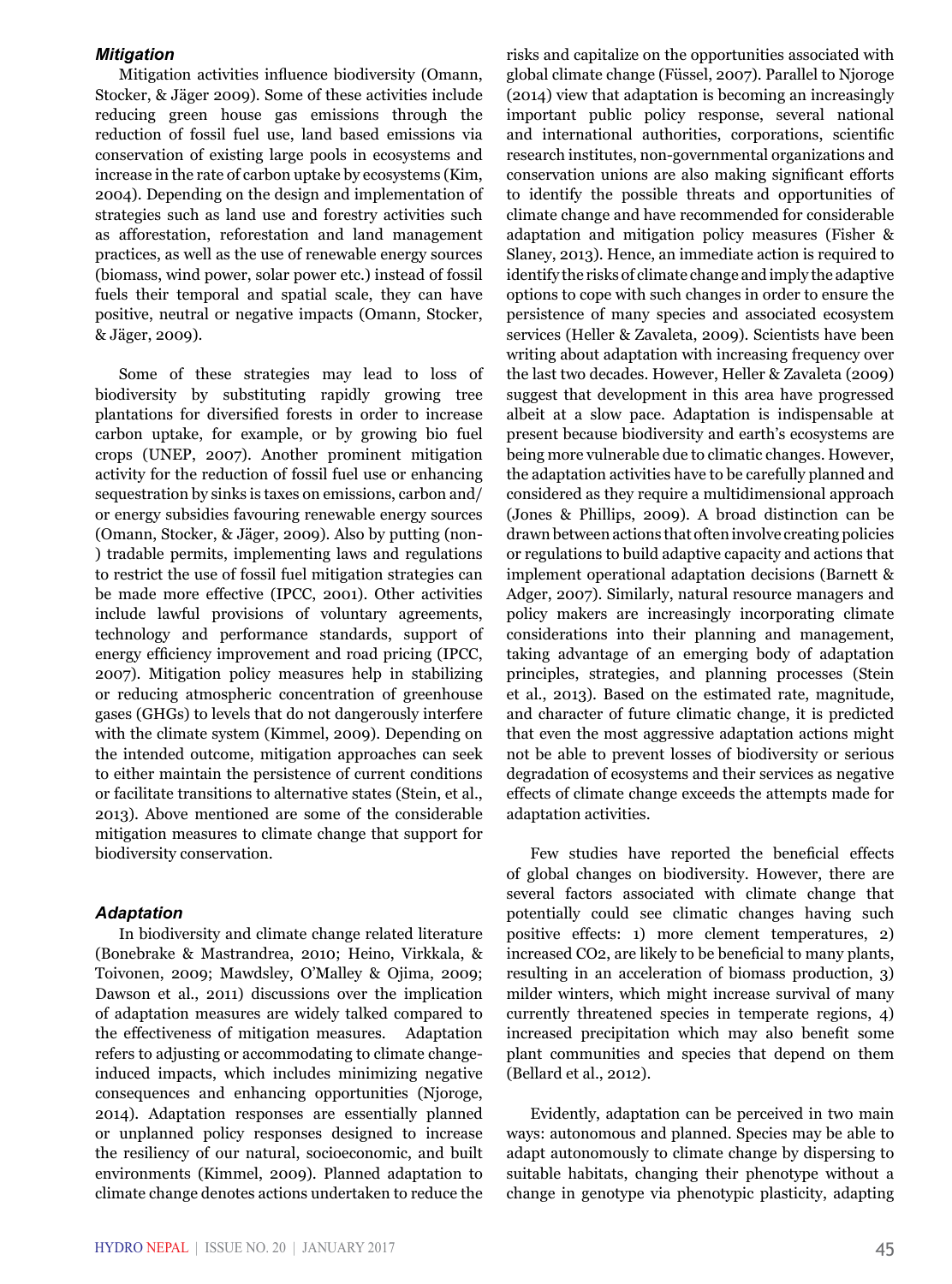by genetic change over generations (Urban et al., 2007). Some species will be able to adapt better than others, depending on generation times, ability to disperse, and dependency on other species, for example pollinators, hosts for parasites and symbionts (Toby et al., 2010). Potential further constraints to evolutionary responses to climate change include time lag between change and response, and erosion of genetic variation (Paterson et al., 2008). It is widely agreed that many species and ecosystems will not be able to adapt naturally to climate change under the time scales predicted, and that planned adaptation responses will be required (Gilman et al., 2008).

Thus, on the face of climate change, adaptation and conservation management activities are pushed to tackle with several challenges, including resolution of the tension between urgency of action and uncertainty about the nature and magnitude of climate change itself in any given location. Similarly, other complexities can be listed as likely responses of species and ecosystems; the effect of the interaction of different responses; and the possible effects of management on responses (Paterson et al., 2008). Relatively there is still some concrete scientific evidence on the effectiveness of different management strategies in relation to climate change, so Stein and colleagues (2013) write that much of the adaptation work is still based on ecological reasoning, rather than on extensive research and case studies. In the face of these uncertainties, there is a necessity of proactive management strategies that can quickly be adapted to new circumstances and changing conservation priorities; these will require institutional coordination, incorporation of climate change scenarios into planning, and efforts to address multiple threats simultaneously (Heller & Zavaleta, 2009).

#### **Scope for Future Research**

In order to distinguish the need and best practices for adaptation and mitigation, both global and location-specific research and evaluation activities are required, e.g. projecting current and future climate change impacts, assessing vulnerabilities including climate-related hazards (for effective decisions for climate risk management), evaluating resilience and adaptive capacity; and evaluating current and future adaptation and mitigation activities, including possible new opportunities that may arise from climate change (Carter, 2007). Increasingly, governments, institutions and businesses are taking steps to try and achieve sustainable development, in that they are developing responses to mitigate and adapt to the threats and opportunities of climate change (IPCC, 2007). However, much work remains to be done because there is a serious disconnection between the announcements and commitments made by public policy makers and the actions undertaken by companies regarding how to address the influences of climate change (Sullivan, 2010). This explains that there is a significant increase in the scope of research to study and analyze the impacts of climate change on biodiversity and ecosystem functioning.

As an outline agenda for future research, improvements in our capacity for forecasting species responses to changing climate- for example, by incorporating biotic interactions in bio-climate models and refining species-specific process-based models are required. Other areas include the longstanding scientific challenge of understanding when a given species will become invasive in a given context. Restoration activities have long involved management of disturbance regimes, ecosystem functioning, and species interactions. Adapting to the impacts of climate change requires an active management, including assisted colonization, and other interventions, such as enhancement of evolutionary adaptation, and active maintenance of pre-climate change processes and conditions. Ultimately, one of the biggest challenges for fostering biological adaptation may be willingness across stakeholders, scientists and managers to recalibrate existing expectations of nature and reserves in responding to an era of global change.

*Utsab Bhattarai is a Higher Degree Research Student at University of Western Sydney, Australia. He holds an MS in Resource Management from the USA (2009) and an MA in Rural Development from Tribhuvan University, Nepal (2005). He has gained more than 15 years of professional experiences in teaching and research from several institutes and organizations in Nepal and the USA. He has published few articles in tourism, climate change, and biodiversity. His current research is focused on understanding the local perceptions of climate change and adaptation in the Nepalese Himalayas.* 

- -

*Corresponding E-mail:utsabbhattarai60@hotmail. com*

#### **References:**

- Baker, A. C., Glynn, P. W., & Riegl, B. (2008). Climate change and coral reef bleaching: An ecological assessment of long-term impacts, recovery trends and future outlook. Estuarine, coastal and shelf science, 80(4), 435-471.
- Barnett J., Adger, W. N. (2007). Climate change, human security and violent conflict. Political Geography 26(6), 639-655.
- Bellard, C., Bertelsmeier, C., Leadley, P., Thuiller, W., & Courchamp, F. (2012). Impacts of climate change on the future of biodiversity. Ecology letters, 15(4), 365- 377.
- Bertness, M. D. (1999). The ecology of Atlantic shorelines. Sunderland, MA, USA: Sinauer Associates.
- Bonebrake, T. C., & Mastrandrea, M. D. (2010). Tolerance adaptation and precipitation changes complicate latitudinal patterns of climate change impacts. Proceedings of the National Academy of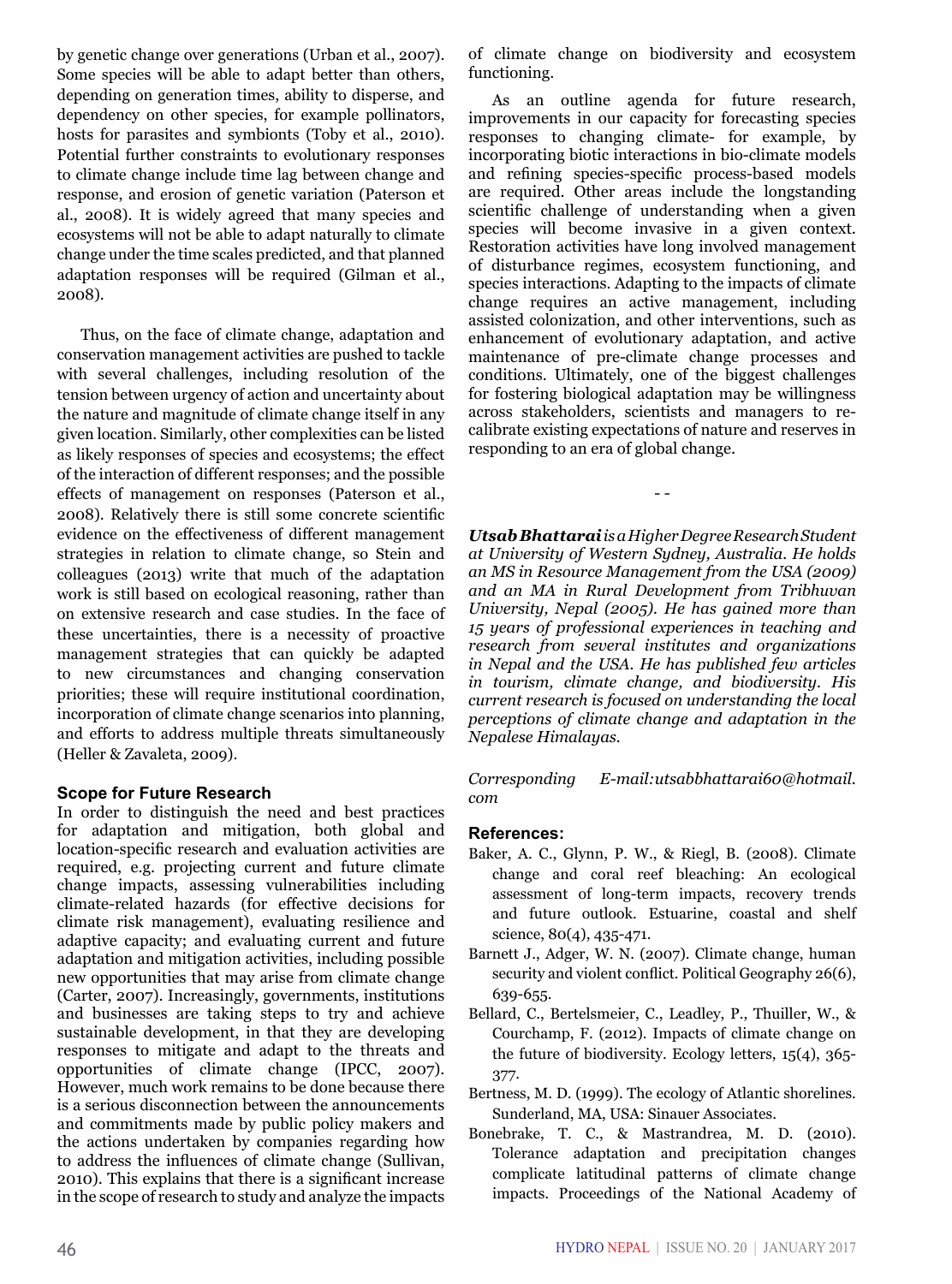Sciences, 107(28), 12581-12586.

- Brierley, A. S., & Kingsford, M. J. (2009). Impacts of climate change on marine organisms and ecosystems. Current Biology, 19(14), 602-614.
- Buskirk, V. J., & Mulvihill, R. S., & Leberman, R. C. (2009). Variable shifts in spring and autumn migration phenology in North American songbirds associated with climate change. Global Change Biology 15, 760- 771.
- Carter, T. R. (2007). Local climate change impacts, adaptation and vulnerability. In Workshop the future climatic window: Local impacts of climate change. Leibnitz, Austria.
- Chapin III, F. S., Zavaleta, E. S., Eviner, V. T., Naylor, R. L., Vitousek, P. M., Reynolds, H. L., ... & Mack, M. C. (2000). Consequences of changing biodiversity. Nature, 405(6783), 234-242.
- Chapin, F. S., Sala, O. E., Burke, I. C., Grime, J. P., Hooper, D. U., Lauenroth, W. K., ... & Pacala, S. W. (1998). Ecosystem consequences of changing biodiversity. Bioscience, 48(1), 45-52.
- Danovaro, R., Dell'Anno, A., & Pusceddu, A. (2004). Biodiversity response to climate change in a warm deep sea. Ecology Letters, 7(9), 821-828.
- Danovaro, R., Gambi, C., Dell'Anno, A., Corinaldesi, C., Fraschetti, S., Vanreusel, A., ... & Gooday, A. J. (2008). Exponential decline of deep-sea ecosystem functioning linked to benthic biodiversity loss. Current Biology, 18(1), 1-8.
- Dawson, T. P., Jackson, S. T., House, J. I., Prentice, I. C., & Mace, G. M. (2011). Beyond predictions: biodiversity conservation in a changing climate. Science, 332(6025), 53-58.
- Diaz, S., & Duffy, J. (2006). Biodiversity and ecosystem services. Encyclopedia of Earth. Eds. Cutler J. Cleveland (Washington, DC Environmental Information Coalition, National Council for Science and the Environment) (en línea). Consultado el, 3.
- Dıaz, S., Tilman, D., Fargione, J., Chapin III, F. S., Dirzo, R., Ktzberber, T. (2005). Biodiversity regulation of ecosystem services. Trends and Conditions, 279-329.
- Dudgeon, D., Arthington, A. H., Gessner, M. O., Kawabata, Z. I., Knowler, D. J., Lévêque, C., ... & Sullivan, C. A. (2006). Freshwater biodiversity: importance, threats, status and conservation challenges. Biological reviews, 81(02), 163-182.
- Epstein, J. H., Olival, K. J., Pulliam, J. R., Smith, C., Westrum, J., Hughes, T... Daszak, P. (2009). Pteropus vampyrus, a hunted migratory species with a multinational home range and a need for regional management. Journal of Applied Ecology, 46(5), 991- 1002.
- Fisher, S., & Slaney, M. (2013). The monitoring and evaluation of climate change adaptation in Nepal: a review of national systems. IIED Research Report, IIED, London.
- Füssel, H. M. (2007). Adaptation planning for climate change: concepts, assessment approaches, and key

lessons. Sustainability science, 2(2), 265-275.

- Gilman, E. L., Ellison, J., Duke, N. C., & Field, C. (2008). Threats to mangroves from climate change and adaptation options: a review. Aquatic botany, 89(2), 237-250.
- Harley, C. D, Randall, H. Hultgren, K. M., Miner, B. G., Sorte, C. J., Thornber, C. S., ...Williams, S. L. (2006). The impacts of climate change in coastal marine systems. Ecology letters 9(2), 228-241.
- Heino, J., Virkkala, R., & Toivonen, H. (2009). Climate change and freshwater biodiversity: detected patterns, future trends and adaptations in northern regions. Biological Reviews, 84(1), 39-54.
- Heller, N. E., & Zavaleta, E. S. (2009). Biodiversity management in the face of climate change: A review of 22 years of recommendations. Biological Conservation 142(1), 14–32.
- Hoegh-Guldberg, O., Bruno, J. F. (2010). The impact of climate change on the world's marine ecosystems. Science 328(5985), 1523–8.
- IPCC. (2013). Climate Change 2013: The Physical Science Basics. Contribution of Working Group I to the Fifth Assessment Report of the Intergovernmental Panel on Climate Change. (T. F. Stocker, D. Qin, G.-K. Plattner, M. Tignor, S. K. Allen, J. Boschung … P. M. Midgley, Eds.). Cambridge, United Kingdom and New York, NY, USA: Cambridge University Press. United Kingdom and New York, NY, USA: Cambridge University Press.
- IPCC. (2007). Climate Change 2007: Synthesis Report. Contribution of Working Groups I, II and III to the Fourth Assessment. Report of the Intergovernmental Panel on Climate Change, IPCC, Geneva, Switzerland.
- IPCC. 2001. Climate change 2001: Synthesis report. A contribution of working groups I, II and III to the third assessment report of the intergovernmental panel on climate change. Cambridge: Cambridge University Press.
- IUCN. (2010). 50 Years of Working for Protected Areas: A Brief History of IUCN World Commission on Protected Areas. Gland, Switzerland: IUCN.
- Jackson, J. B. (2008). Ecological extinction and evolution in the brave new ocean. Proceedings of the National Academy of Sciences, 105(Supplement 1), 11458-11465.
- Jones, A. L., & Phillips, M. R. (Eds.). (2009). Disappearing destinations: Climate change and future challenges for coastal tourism. CABI.
- Kim, J. A. (2004). Regime interplay: the case of biodiversity and climate change. Global Environmental Change, 14(4), 315-324.
- Kimmel, E. (2009). Climate Change Adaptation and Biodiversity. Vancouver: ACT Adaptation to Climate Change Team, Simon Fraser University.
- Lama, S., & Devkota, B. (2009). Vulnerability of mountain communities to climate change and adaptation strategies. Journal of Agriculture and Environment, 10, 76-83.
- Mace, G. M., Norris, K., & Fitter, A. H. (2012). Biodiversity and ecosystem services: a multilayered